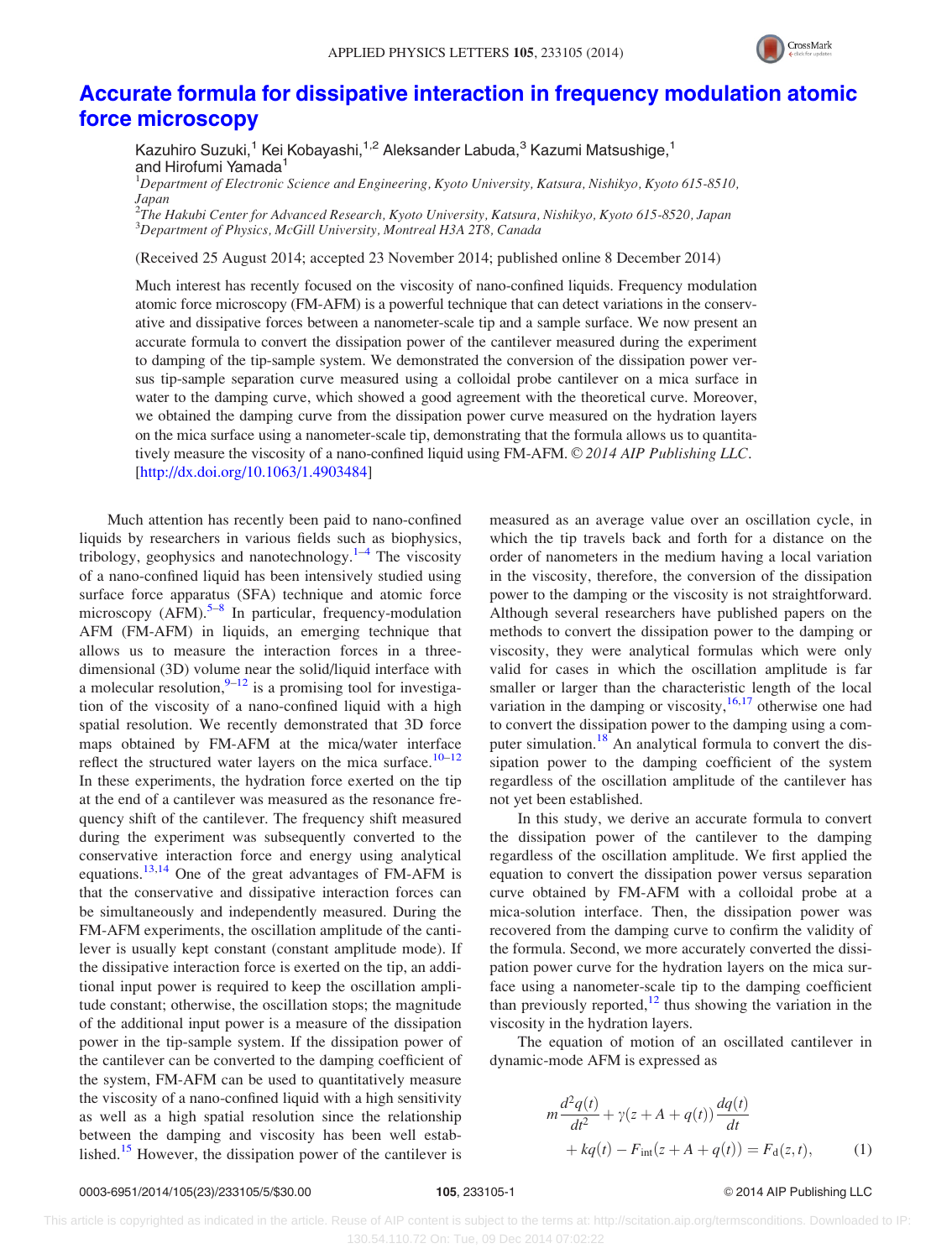<span id="page-1-0"></span>where  $q$  is displacement of the cantilever,  $t$  is the time,  $m$  is the effective mass of the cantilever,  $\gamma(z)$  is the damping, z is the closest tip-sample distance during an oscillation cycle,  $k$ is the spring constant of the cantilever,  $F_{int}$  is the conservative interaction force acting on the tip, A is the oscillation amplitude, and  $F_d(z, t)$  on the right side represents the drive force.  $\gamma(z)$  can be expressed as  $\gamma(z) = \gamma_0 + \gamma_{tip}(z)$ , where  $\gamma_{\text{tip}}(z)$  is the damping of the tip-sample system on which we will focus.  $\gamma_0$  is a parameter corresponding to the intrinsic damping of the cantilever that is constant throughout the experiment, which is defined as  $k/(Q\omega_0)$ , where Q and  $\omega_0$ are the mechanical quality factor and natural angular resonance frequency, respectively.

The dissipation power in the tip-sample system  $(P_{\text{tip}})$ caused by the dissipative interaction force acting on the tip is calculated as the balance between the input power to the system  $(P_{input})$  and the dissipation power in the cantilever-sample system ( $P_{\text{cantilever}}$ ).  $P_{\text{input}}$  and  $P_{\text{cantilever}}$ are calculated from the right and left sides of Eq. [\(1\)](#page-0-0), respectively, as

$$
P_{\text{input}} = \frac{\omega(z)}{2\pi} \oint F_{\text{d}}(z, t) dq \tag{2}
$$

and

$$
P_{\text{dissipation}} = \frac{\omega(z)}{2\pi} \oint \left[ \gamma_0 + \gamma_{\text{tip}}(z + A + q(t)) \right] \frac{dq(t)}{dt} dq. \tag{3}
$$

For the FM-AFM in the constant amplitude mode, the difference between the phases of  $q(t)$  and  $F_d(z, t)$  is maintained at  $\pi/2$  by a self-oscillation loop or a phase-locked loop, and A remains constant by an automatic gain controller during the experiment. Therefore, we write  $q(t)$  and  $F_d(z,t)$  as  $q(t) = A \cos |\omega(z)t|$ and  $F_d(z, t) = -kA_d(z) \sin[\omega(z)t]$ , respectively, where  $A_d$  is the drive amplitude of the cantilever, and obtain

$$
P_{\text{input}} = \frac{A\omega(z)}{2} k A_{\text{d}}(z) \tag{4}
$$

and

$$
P_{\text{dissipation}} = \frac{A^2[\omega(z)]^2}{2} \gamma_0 - \frac{A[\omega(z)]^2}{2\pi}
$$

$$
\times \oint [\gamma_{\text{tip}}(z + A + q(t))] \sin[\omega(z)t] dq. \tag{5}
$$

The first and second terms in Eq.  $(5)$  represent the dissipation power in the cantilever-sample system  $(P_0)$  and that in the tip-sample system  $(P_{tip})$ . Therefore,  $P_{tip}$  is calculated from the experimental parameters  $as<sup>16</sup>$  $as<sup>16</sup>$  $as<sup>16</sup>$ 

$$
P_{\text{tip}}(z) = \frac{A\omega(z)}{2} k A_{\text{d}}(z) - \frac{A^2[\omega(z)]^2}{2} \gamma_0
$$
  
= 
$$
\frac{A^2[\omega(z)]^2}{2} \gamma_0 \left(\frac{\omega_0 A_{\text{d}}(z)}{\omega(z) A_{\text{d}}(z)} - 1\right),
$$
 (6)

where  $A_{d0}$  is the drive amplitude at the start of the experiment defined as A/Q.

To obtain  $\gamma_{\text{tip}}(z)$  from the experimental data, one has to invert the relationship

$$
P_{\text{tip}}(z) = -\frac{A[\omega(z)]^2}{2\pi} \oint \left[ \gamma_{\text{tip}}(z + A + q(t)) \right] \sin[\omega(z)t] dq. \tag{7}
$$

For the cases when the oscillation amplitude is significantly smaller than the characteristic length of the variation in the damping,  $\gamma_{\text{tin}}(z)$  is considered to be constant for the tip travel range during an oscillation cycle. Therefore,  $\gamma_{\text{tip}}(z)$  can be obtained from the experimental parameters using Eq. (6) as

$$
\gamma_{\text{tip}}(z) = \frac{2}{A^2[\omega(z)]^2} P_{\text{tip}}(z) = \gamma_0 \left( \frac{A_d(z)}{A_{d0}} \frac{\omega_0}{\omega(z)} - 1 \right). \tag{8}
$$

On the other hand, for the case when the oscillation amplitude is far greater than the characteristic length of the variation in the damping, the analytical formula presented by Dürig can be used to calculate  $\gamma_{\text{tip}}(z)$ .<sup>[17](#page-4-0)</sup> Except for such extreme cases,  $\gamma_{\text{tip}}(z)$  had only been accessible by a compu-tational simulation as already mentioned.<sup>[18](#page-4-0)</sup>

In the following text, we present an analytical formula for calculating  $\gamma_{\text{tip}}(z)$  from the measured parameters, derived in the same way as those for calculating the conservative force from the frequency shift<sup>[14](#page-4-0)</sup> and the instantaneous tun-neling current from the time-averaged tunneling current.<sup>[19](#page-4-0)</sup> Equation (7) can be expressed as

$$
P_{\text{tip}}(z) = \frac{A^2[\omega(z)]^2}{\pi} \int_{-1}^{1} \gamma_{\text{tip}}(z + A(1+u))\sqrt{1-u^2} \, \mathrm{d}u \tag{9}
$$

with  $u = q(t)/A = \cos[\omega(z)t]$ . Equation (9) is similar to those for the frequency shift and the conservative force and <sup>[14](#page-4-0)</sup> and for the time-averaged tunneling current and the instanta-and for the time-averaged tunneling current and the instanta-<br>neous tunneling current.<sup>[19](#page-4-0)</sup> The weight function  $\sqrt{1 - u^2}$  in the integrand is different from those;  $u/\sqrt{1 - u^2}$  for the conthe integrand is different from those;  $u/v_1 - u^2$  for the conservative force<sup>[14](#page-4-0)</sup> and  $1/\sqrt{1 - u^2}$  for the tunneling current.<sup>[19](#page-4-0)</sup>

First,  $\gamma_{\text{tip}}$  is converted to an integral representation

$$
\gamma_{\text{tip}}(z) = \int_0^\infty B(\lambda) \exp(-\lambda z) d\lambda, \tag{10}
$$

which is the Laplace transform of  $B(\lambda)$ .  $P_{\text{tip}}(z)$  then becomes

$$
P_{\text{tip}}(z) = A^2 [\omega(z)]^2 \int_0^\infty B(\lambda) \frac{T(\lambda A)}{\lambda A} \exp(-\lambda z) d\lambda, \qquad (11)
$$

where  $T(y) = I_1(y) \exp(-y)$ , and  $I_1(y)$  is the first order modified Bessel function of the first kind. The Laplace transform and the inverse Laplace transform are now expressed as  $L\{\}$  and  $L^{-1}$ { }, respectively, and the damping coefficient  $\gamma_{\text{tip}}$  becomes

$$
\gamma_{\text{tip}}(z) = L \left\{ \frac{\lambda A}{T(\lambda A)} L^{-1} \left\{ \frac{P_{\text{tip}}(z)}{A^2 \omega(z)^2} \right\} \right\}.
$$
 (12)

In order to analytically calculate Eq. (12), the Pade approximation for  $T(y)$ , which is

$$
T(y) = \frac{y}{2} \left( 1 + \frac{1}{8} \sqrt{y} + \sqrt{\frac{\pi}{2}} y^{3/2} \right)^{-1}
$$
 (13)

is used.<sup>[14](#page-4-0)</sup> The maximum error of this approximation is within 5%. Finally, taking advantage of the properties of the

This article is copyrighted as indicated in the article. Reuse of AIP content is subject to the terms at: http://scitation.aip.org/termsconditions. Downloaded to IP: 130.54.110.72 On: Tue, 09 Dec 2014 07:02:22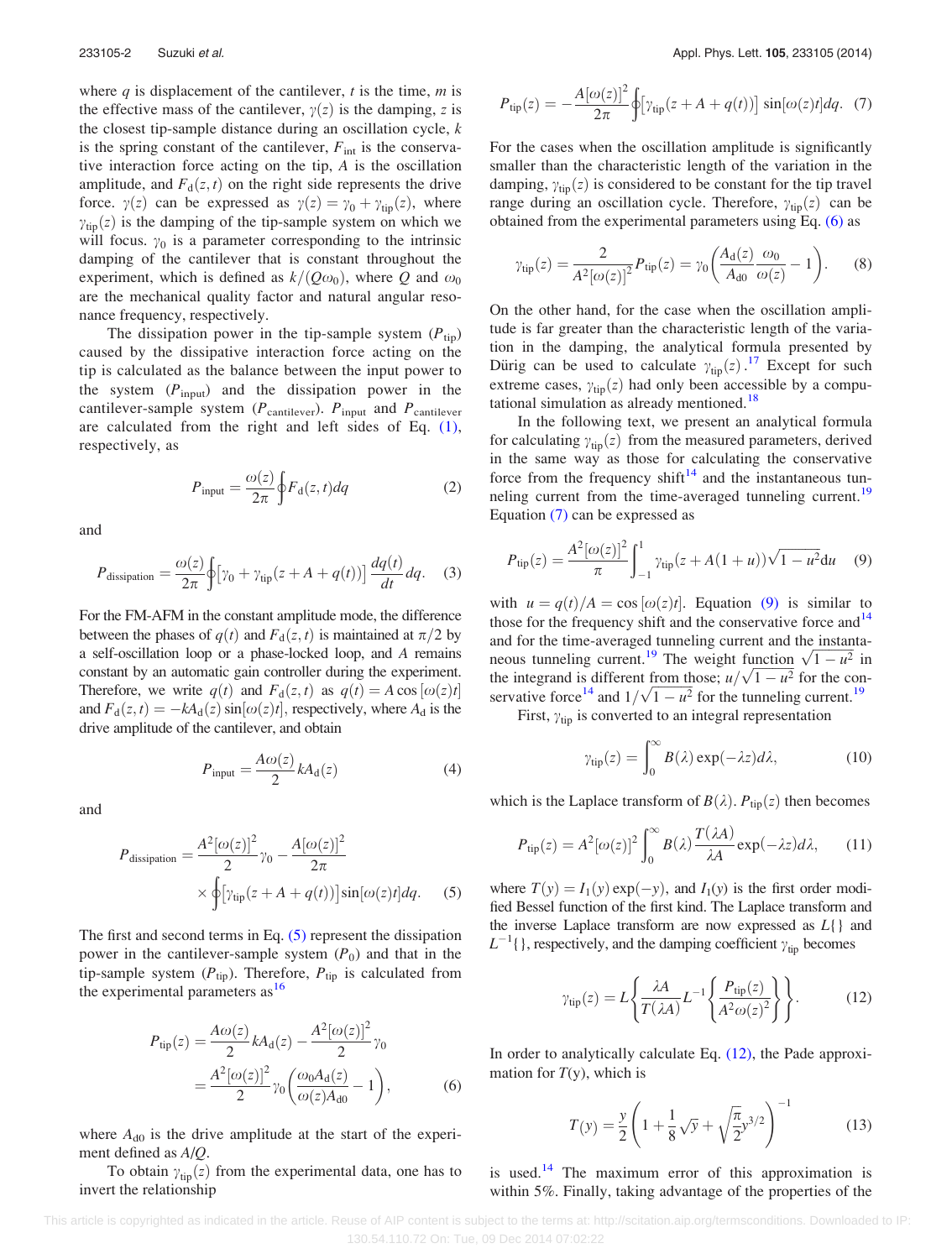<span id="page-2-0"></span>Riemann-Liouville fractional integral, $^{14}$  $^{14}$  $^{14}$  the following equation is obtained:

$$
\gamma_{\text{tip}}(z) = \frac{2P_{\text{tip}}(z)}{A^2[\omega(z)]^2} - \frac{1}{4\sqrt{\pi}A^{3/2}} \int_z^{\infty} \frac{1}{\sqrt{\tau - z}} \frac{d}{d\tau}
$$

$$
\times \left(\frac{P_{\text{tip}}(\tau)}{[\omega(\tau)]^2}\right) d\tau + \sqrt{\frac{2}{A}} \int_z^{\infty} \frac{1}{\sqrt{\tau - z}} \frac{d^2}{d\tau^2} \left(\frac{P_{\text{tip}}(\tau)}{[\omega(\tau)]^2}\right) d\tau.
$$
(14)

Note that all three terms on the right side of Eq. (14) have different powers of A as weighting factors. When A is small compared to the range of the dissipative interaction, namely,  $A \ll s$ , where s is a scaling parameter for the range of the dissipative interaction, the first term on the right side of Eq. (14) is dominant. This term corresponds to Eq. [\(8\).](#page-1-0) On the other hand, when  $A \gg s$ , an approximate equation

$$
\gamma_{\text{tip}}(z) \approx \sqrt{\frac{2}{A}} \int_{z}^{\infty} \frac{1}{\sqrt{\tau - z}} \frac{d^2}{d\tau^2} \left( \frac{P_{\text{tip}}(\tau)}{\omega(\tau)^2} \right) d\tau \tag{15}
$$

is obtained, because the third term is much larger than any other terms on the right side of Eq.  $(14)$ . When the variation in the frequency shift is small enough compared to that in the dissipation power, Eq.  $(15)$  is simplified as

$$
\gamma_{\text{tip}}(z) \approx \sqrt{\frac{2}{A}} \frac{1}{\omega(z)^2} \int_z^{\infty} \frac{1}{\sqrt{\tau - z}} \frac{d^2 P_{\text{tip}}(\tau)}{d\tau^2} d\tau, \qquad (16)
$$

which corresponds to the analytical equation derived by Dürig. $17$ 

To demonstrate the inversion equation presented as Eq. (14), we measured the damping in the tip-sample system using a colloidal probe cantilever. We used a gold-coated colloidal probe cantilever, FmG01\_Bio900/Au (NT-MDT), and a cleaved muscovite mica. A  $SiO<sub>2</sub>$  colloid whose radius was 450 nm was fixed on the cantilever with a Au backside coating. The nominal spring constant and resonance frequency of the cantilever measured in a 1.0 M KCl aqueous solution were 3 N/m and 23.9 kHz, respectively.

The instrument we used was a modified AFM instrument (Shimadzu SPM-9600) with a home-built controller. The cantilever was oscillated by the photothermal excitation method, which made it possible to quantitatively measure the dissipation power and the frequency shift.<sup>[10,12,20](#page-4-0)</sup>

Figures  $1(a)$  and  $1(b)$  show plots of the frequency shift and normalized drive amplitude  $(A_d(z)/A_{d0})$  as a function of z, which was corrected for the static deflection of the cantilever and thereby referred to as separation hereafter. The curves are shown after the averaging of 128 curves. The oscillation amplitude was kept constant at 9.0 nm peak-to-peak  $(A = 4.5 \text{ nm})$ . The long-range negative frequency shift in Fig. 1(a) was caused by the hydrodynamic loading. As the cantilever was brought close to the surface, the added mass effect which decreases the resonance frequency became increas-ingly prominent.<sup>[21,22](#page-4-0)</sup> See Supplementary Material for further explanation on the frequency shift in Fig.  $1(a)$ <sup>[23](#page-4-0)</sup> We first calculated  $P_{\text{tip}}(z)$  from Fig. 1(b) using an equation similar to Eq. [\(6\),](#page-1-0) but considering the frequency dependence of the cantilever damping. See Ref. [10](#page-4-0) for the details. The obtained dissipation power curve is shown in Fig.  $1(c)$ .



FIG. 1. Frequency shift (a), normalized drive amplitude (b), and dissipation power (c) curves as a function of the tip-sample distance on mica obtained in a 1 M KCl aqueous solution using FM-AFM with a colloidal probe.

Figure [2](#page-3-0) shows  $\gamma_{tip}(z)$  calculated from  $P_{tip}(z)$  using Eq. (14). Figure [2\(a\)](#page-3-0) shows three parts of  $\gamma_{\text{tip}}(z)$ , which correspond to the three terms in Eq. (14), among which the first and third terms correspond to the approximated equations for small and large amplitude limits, respectively. When the tipsample separation was greater than 5 nm, the first term was dominant and gradually increased as the tip was brought closer to the sample surface. This is consistent with the fact that  $P_{\text{tip}}(z)$  increased with the characteristic length greater than the oscillation amplitude. On the other hand, when the separation was reduced to less than 4 nm, the contribution of the third term increased.

 $\gamma_{\text{tip}}(z)$  obtained as the sum of the three terms plotted in Fig. [2\(b\)](#page-3-0) was in good agreement with the theoretical damping curve obtained by

$$
\gamma_{\text{tip}}(z) = \frac{6\pi\eta R^2}{z},\tag{17}
$$

where  $\eta$  and R are the viscosity of water  $(8.9 \times 10^{-4} \text{Pa s})$ and the radius of the colloid, respectively. Note that the origin of  $z$  for the plots in Fig. 1 was determined by the fitting Eq.  $(17)$  to Fig.  $2(b)$ .

We recovered the dissipation power curve using Eq.  $(9)$ to validate the inversion equation, Eq.  $(14)$ . Figure  $2(c)$  is the dissipation power curve calculated from the experimental damping curve in Fig. [2\(b\)](#page-3-0) using Eq. [\(9\),](#page-1-0) shown together with the original dissipation power curve in Fig.  $1(c)$ . They are almost completely overlapped with each other; a slight deviation was possibly due to the error in the approximation used for the computation, Eq. [\(13\).](#page-1-0) Moreover, we performed a series of the same experiments with different oscillation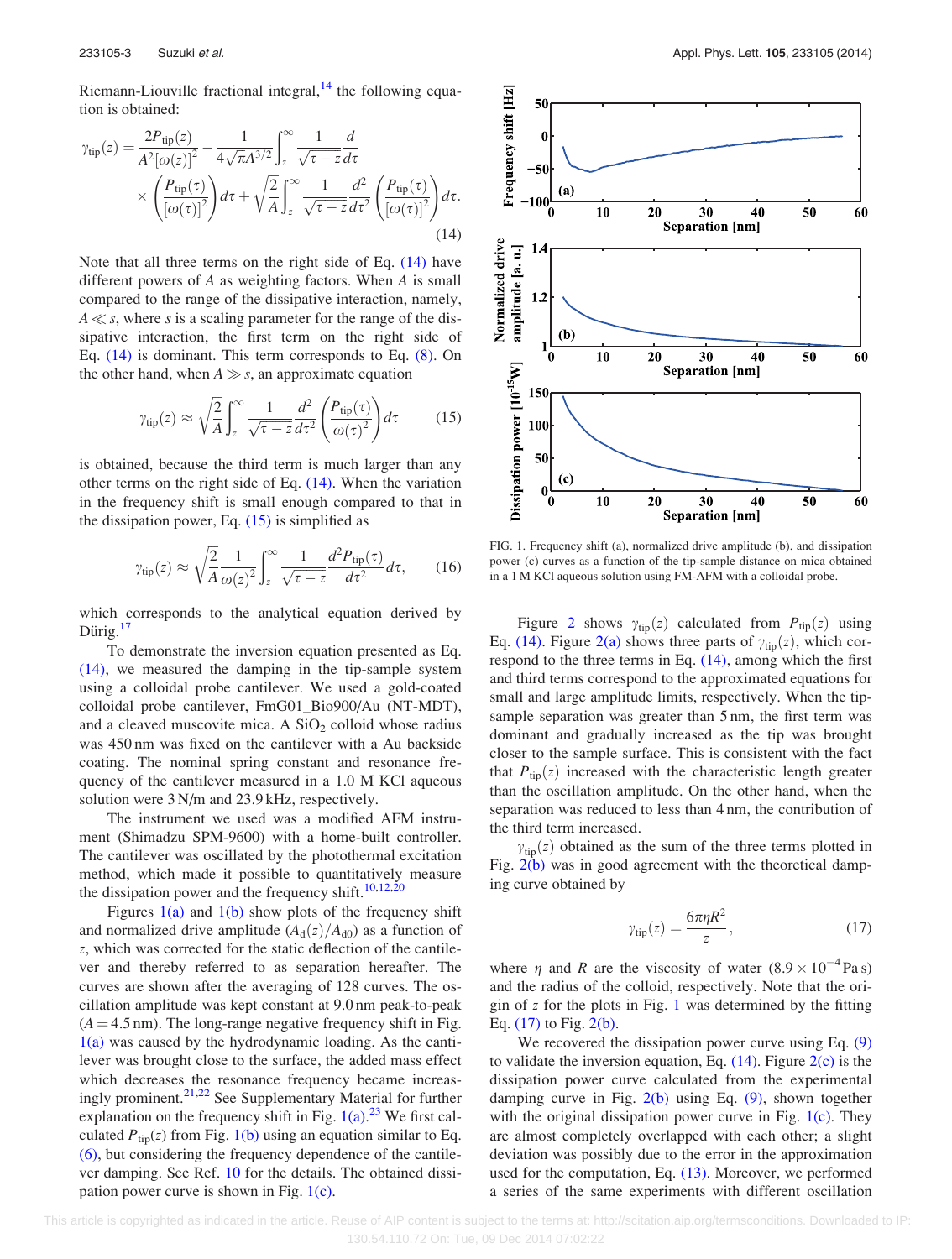<span id="page-3-0"></span>

FIG. 2. (a) Damping coefficient terms converted from the dissipation power curve in Fig.  $1(c)$  using Eq.  $(14)$ . (b) Damping coefficient curve as a function of tip-sample separation as a sum of the three terms in (a). A theoretical curve calculated using Eq. [\(17\)](#page-2-0) is also shown. (c) Dissipation power curve calculated from the experimental damping curve in (b) using Eq. [\(9\),](#page-1-0) shown together with the original dissipation power curve in Fig. [1\(c\)](#page-2-0).

amplitudes to prove that the inversion equation is valid regardless of the oscillation amplitude.<sup>[23](#page-4-0)</sup> Finally, it is worth to mention here that the inversion formula, Eq. [\(14\)](#page-2-0), cannot be readily applicable for the dissipation power curve measured in the constant excitation mode. However, the equation could be extended by the same approach taken by Hölscher et al. for conversion of the frequency shift curve to the force curve measured in the constant excitation mode. $24$ 

We next applied Eq.  $(14)$  to the dissipation power versus distance curve that we reported as Fig. 3(a) in Ref. [12.](#page-4-0) Note that the origin of z was defined at the position of the most negative frequency shift.<sup>[10,12](#page-4-0)</sup> We found that the third term in Eq. [\(14\)](#page-2-0) produces a large fluctuation because it contains a second derivative of the data. As the original experimental data were not sufficiently averaged, we obtained the smooth dissipation power curve by fitting the experimental data to the following function:

$$
P_{\text{tip}}(z) = \begin{cases} \frac{p_1}{z + p_2} + p_3 \ (z \ge z_0) \\ p_4(z_0 - z)^{p_5} + \frac{p_1}{z + p_2} + p_3 \ (z \le z_0) \end{cases} \tag{18}
$$

with fitting parameters  $p_1$ ,  $p_2$ ,  $p_3$ ,  $p_4$ ,  $p_5$ , and  $z_0$ .  $z_0$  corresponds to the position of the onset of the dissipation power at which the tip began touching the first water layer formed on the mica surface, and was found to be 0.07 nm. The fitted curve is shown in Fig.  $3(a)$  with the original experimental data. The fitted curve was then converted to the damping curve using Eq. [\(14\)](#page-2-0). The first, second, and third terms on the right side of Eq.  $(14)$  are presented in Fig.  $3(b)$ ,



FIG. 3. (a) Dissipation power curve measured at the mica-solution interface and the fitted curve. (b) Converted partial damping curves calculated using the three terms in Eq. [\(14\).](#page-2-0) (c) Damping coefficient curve converted from the fitted dissipation power curve shown in (a). The damping due to bulk water and the damping due to the adsorbed/first water layer were also plotted.

respectively. The first term is identical with Fig. 3(a) in Ref. [12.](#page-4-0) The sum of the three terms is shown in Fig. 3(c). The damping obtained by Eq. [\(14\)](#page-2-0) shows a more prominent rise at  $z_0$  than the conversion only with the first tem in Eq. [\(14\)](#page-2-0) (small amplitude limit).

We also subtracted the damping caused by the squeeze film damping of the mesoscopic tip,  $\gamma_{\text{film}}(z)$ , from  $\gamma_{\text{tip}}(z)$ , as presented in Ref. [12](#page-4-0) using the following equation:

$$
\gamma_{\text{film}}(z) = \frac{6\pi\eta R^2}{z + h_0} + \gamma_{\text{offset}},\tag{19}
$$

where  $h_0$  is the difference between the mesoscopic and nanoscopic tips, and  $\gamma_{\text{offset}}$  is an offset. The fitting parameters were determined as  $R = 24$  nm,  $h_0 = 0.6$  nm, and  $\gamma_{offset} = -5$ nNs/m, respectively.  $\gamma_{tip}(z)$ ,  $\gamma_{film}(z)$ , and  $\gamma_{tip}(z) - \gamma_{film}(z)$ , which correspond to the damping of the tip-sample system recovered from  $P_{\text{tip}}(z)$ , the squeeze film damping of the mesoscopic tip  $(Eq. (19))$ , and the damping of the nanoscopic tip, respectively, are shown in Fig.  $3(c)$ . The damping onset observed when the tip started to interact with the adsorbed/first hydration layers is more precisely calculated from the experimental data, which is now more prominent than Fig. 3(b) in Ref. [12](#page-4-0). It is suggested that the increased